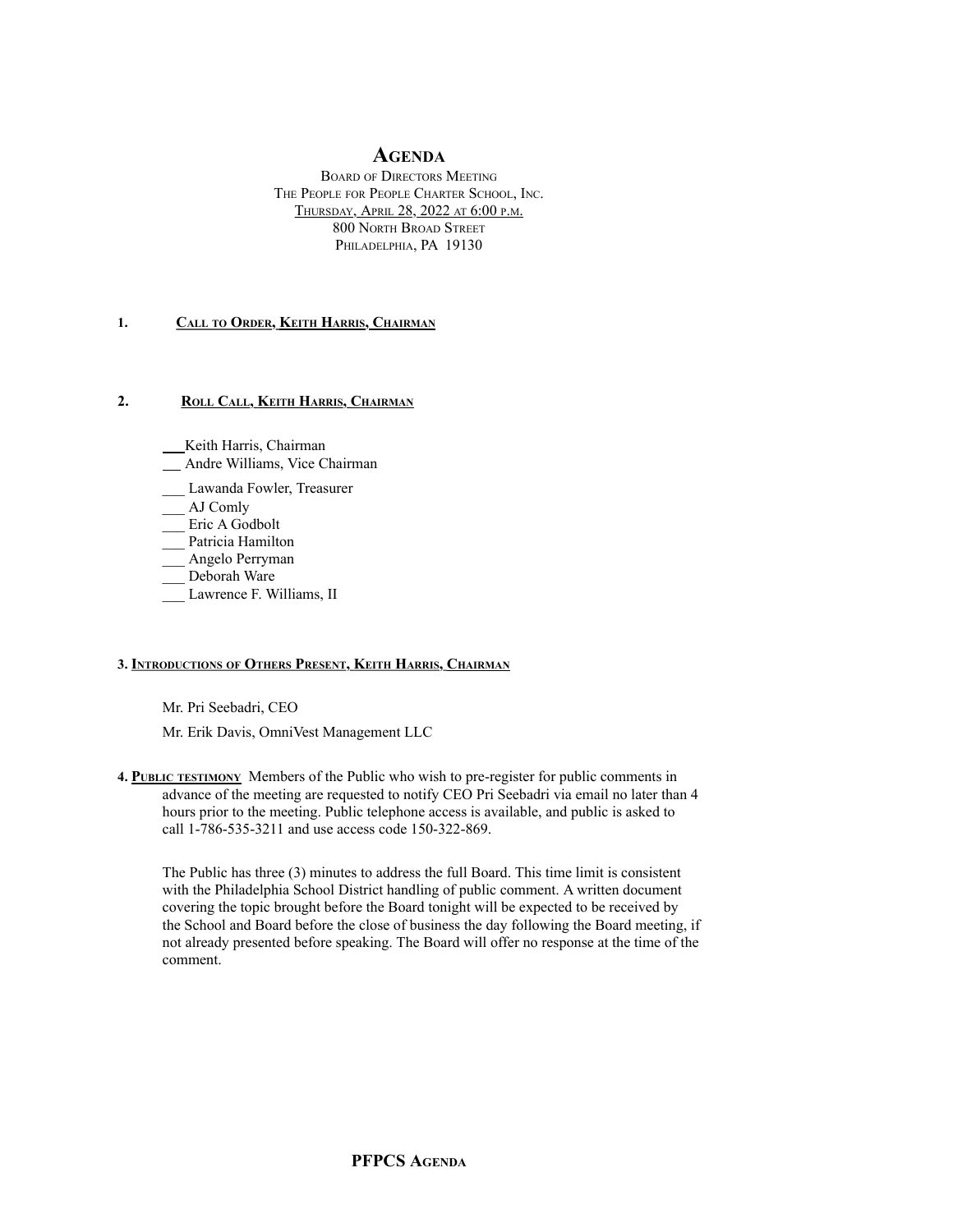#### **5. BOARD MEMBER UPDATE, KEITH HARRIS, CHAIRMAN**

The Board of Directors Meeting for today, Thursday, April 28, 2022 is being held virtually due to COVID-19 and in compliance with CDC guidelines. The Board Members are participating via GoToMeeting sponsored by OmniVest to review the documents to be approved and the Public has the availability to listening via a conference line posted on the School's website; the handouts are available to the public upon request. The Public could register for public comments with Pri Seebadri prior to the meeting.

Are there any proposed revisions to the agenda?

#### **6. APPROVE MINUTES FROM THE BOARD OF DIRECTORS MEETING ON JANUARY 27, 2022, FEBRUARY 24, 2022, AND MARCH 24, 2022. KEITH HARRIS, CHAIRMAN.**

The Board recommends approval of the Board of Directors Meeting Minutes for January 27, 2022, February 24, 2022, and March 24, 2022.

Motion by: \_\_\_\_\_\_\_\_\_\_\_\_\_\_\_\_ Seconded by: \_\_\_\_\_\_\_\_\_\_\_\_\_\_\_\_ **Roll Call** Keith Harris \_\_\_\_\_\_\_\_\_yes \_\_\_\_\_\_no Andre Williams yes no

| Andre Williams           | ves<br>$\overline{110}$ |
|--------------------------|-------------------------|
| Lawanda Fowler           | yes<br>no               |
| AJ Comly                 | yes<br>no               |
| Eric Godbolt             | yes<br>no               |
| Patricia Hamilton        | <b>ves</b><br>no        |
| Angelo Perryman          | ves<br>no               |
| Deborah Ware             | no<br>yes               |
| Lawrence F. Williams, II | ves<br>no               |

Pass \_\_\_\_\_Fail \_\_\_\_\_

# **PFPCS AGENDA**

#### **7. ADMINISTRATOR REPORTS, MR. SEEBADRI, AND OTHERS.**

The Board recommends approval of the Administrator Reports as reported by Mr. Seebadri, and Others.

| Motion by:        | Seconded by: |  |
|-------------------|--------------|--|
| <b>Roll Call</b>  |              |  |
| Keith Harris      | yes<br>no    |  |
| Andre Williams    | yes<br>no    |  |
| Lawanda Fowler    | yes<br>no    |  |
| AJ Comly          | yes<br>no    |  |
| Eric Godbolt      | ves<br>no    |  |
| Patricia Hamilton | yes<br>no    |  |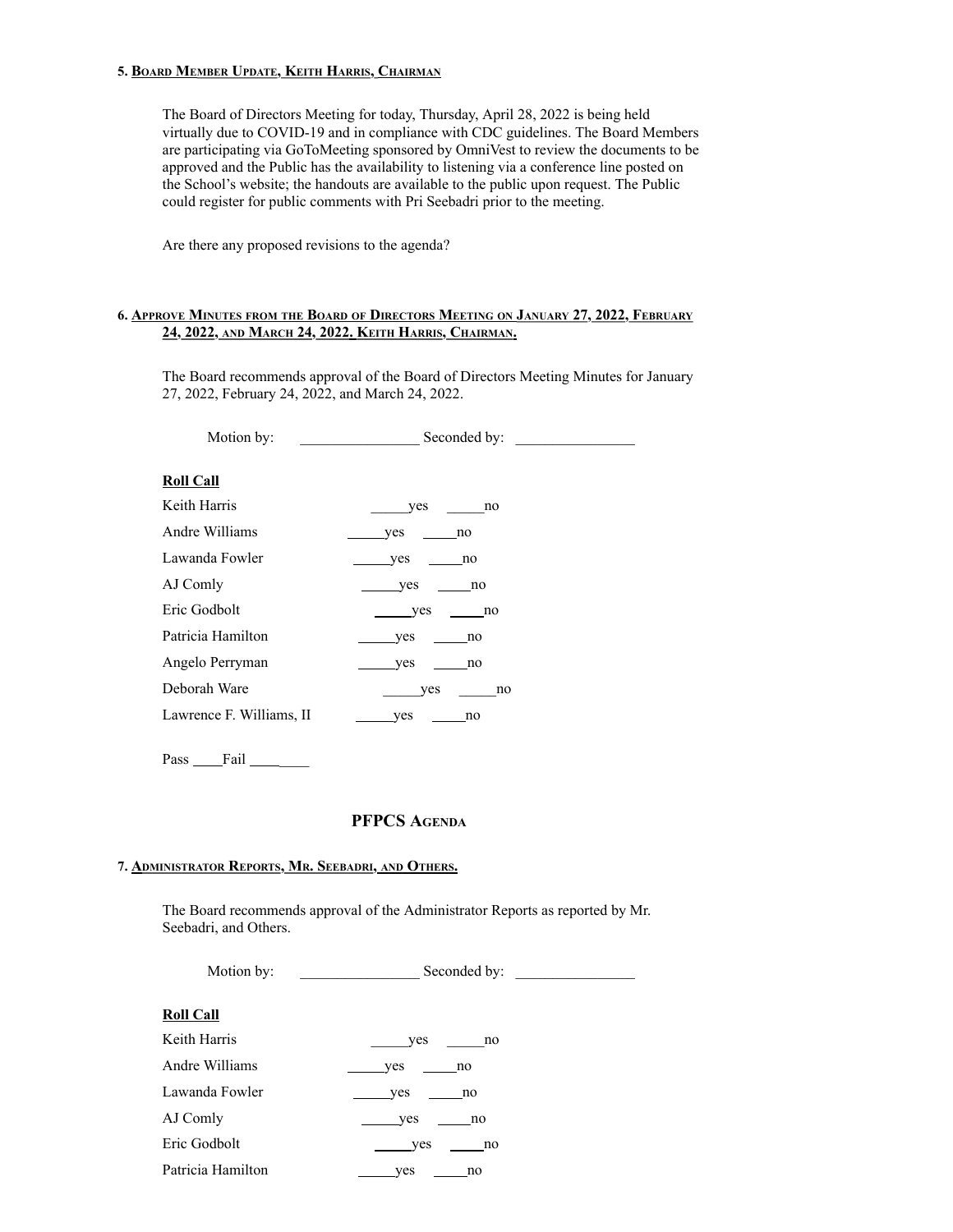| Angelo Perryman          | ves | no |
|--------------------------|-----|----|
| Deborah Ware             | ves | no |
| Lawrence F. Williams, II | ves | no |

Pass Fail

## **8. APPROVE THE PEOPLE FOR PEOPLE CHARTER SCHOOL FINANCIALS FOR THE MONTHS ENDING FEBRUARY 28, 2022 AND MARCH 31, 2022.**

The Board recommends approval of the People for People Charter School Financials for the Months Ending February 28, 2022 and March 31, 2022.

| Motion by:               | Seconded by:     |
|--------------------------|------------------|
| <b>Roll Call</b>         |                  |
| Keith Harris             | yes<br>no        |
| Andre Williams           | yes<br>no        |
| Lawanda Fowler           | <b>yes</b><br>no |
| AJ Comly                 | yes<br>no        |
| Eric Godbolt             | yes<br>no        |
| Patricia Hamilton        | yes<br>no        |
| Angelo Perryman          | yes<br>no        |
| Deborah Ware             | yes<br>no        |
| Lawrence F. Williams, II | yes<br>no        |
|                          |                  |

Pass Fail Fail

# **PFPCS AGENDA**

#### **9. UNFINISHED BUSINESS**

Complete the Statement of Financial Interest for calendar year 2021 due to the School by ASAP to submit via EpiCenter to the School District of Philadelphia by May 1.

### **10. NEW BUSINESS**

# **11. NEXT SCHEDULED BOARD MEETINGS.**

The next board meeting is scheduled for **Thursday, May 26, 2022.**

## **12. ADJOURN BOARD MEETING.**

Motion by:  $\qquad \qquad \qquad$   $\qquad \qquad$   $\qquad \qquad$   $\qquad \qquad$   $\qquad \qquad$   $\qquad \qquad$   $\qquad \qquad$   $\qquad \qquad$   $\qquad \qquad$   $\qquad \qquad$   $\qquad \qquad$   $\qquad \qquad$   $\qquad \qquad$   $\qquad \qquad$   $\qquad \qquad$   $\qquad \qquad$   $\qquad \qquad$   $\qquad \qquad$   $\qquad \qquad$   $\qquad \qquad$   $\qquad \qquad$   $\qquad \qquad \qquad$   $\qquad \q$ 

| <b>Roll Call</b> |           |
|------------------|-----------|
| Keith Harris     | no<br>yes |
| Andre Williams   | yes<br>no |
| Lawanda Fowler   | yes<br>no |
| AJ Comly         | yes<br>no |
| Eric Godbolt     | ves<br>no |